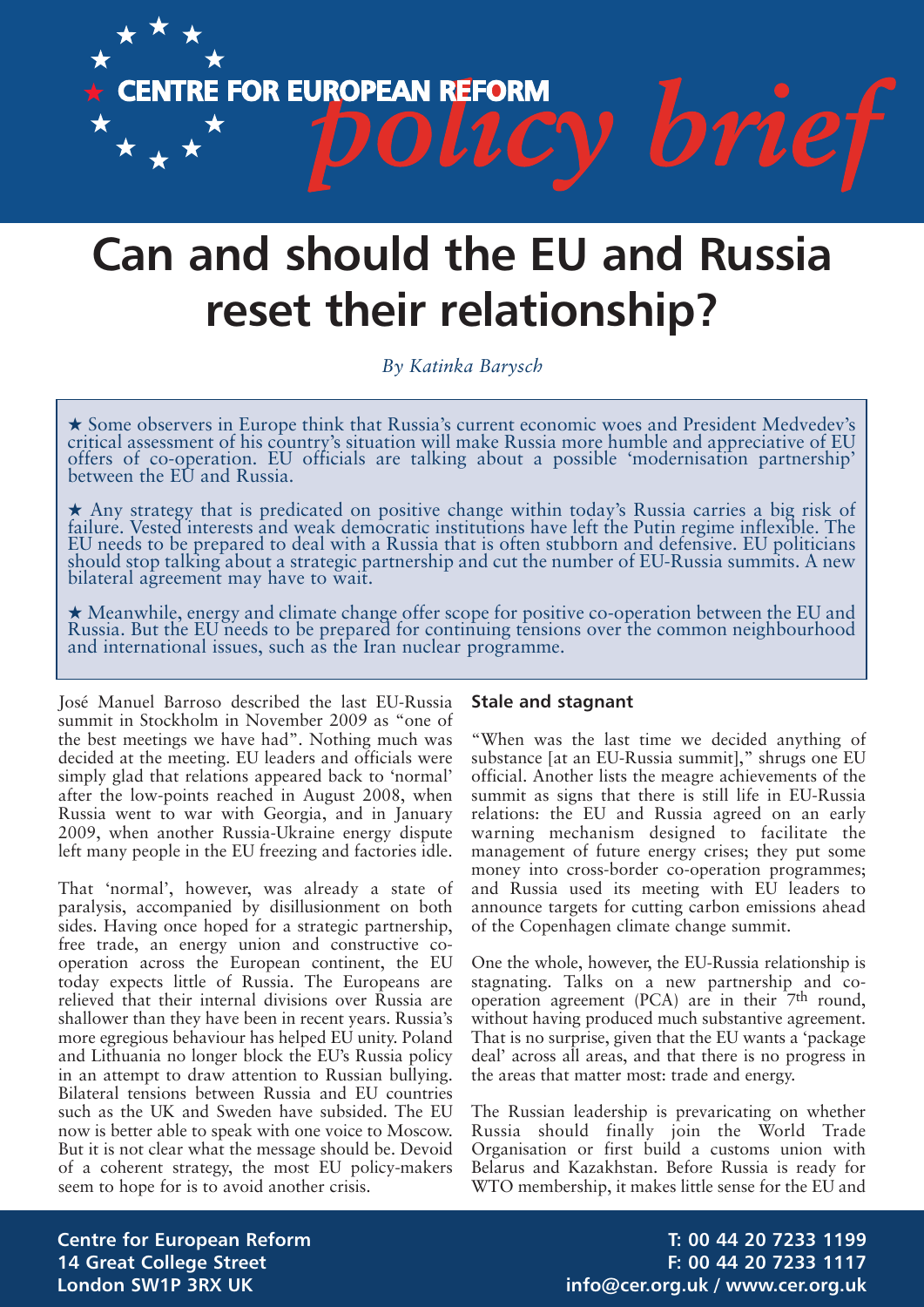Russia to talk about a free trade zone. Meanwhile, bilateral EU-Russia trade talks focus on limiting the damage from Russia's occasional erratic tariff hikes. On energy, there is plenty to talk about (see below). But EU hopes that PCA clauses would be based on the principles of the Energy Charter Treaty (a multilateral framework for energy investment and trade) were set back in 2009, when Russia withdrew its signature from the treaty that it had hitherto refused to ratify.

Of the many technical committees established by the old PCA, only one (on customs) has met in the last five years. In its human rights dialogue with Russia, the EU has encountered "zero openness", in the words of one official involved. The project to integrate the EU and Russia across four 'common spaces' (in economics and energy; foreign and security policy; internal security and justice; and education and culture) has produced little more than anodyne reports. Although President Dmitry Medvedev recently admitted that some EU laws were of top quality, Russia remains allergic to the idea that it should unilaterally take over EU rules and regulations. For the EU, the idea of 'converging' towards Russian standards is equally unappealing. Hence integration efforts have gone nowhere.

Some leaders in the EU are tempted to devise yet another re-launch of EU-Russia relations. One EU diplomat said he was surprised that there had not been more "reset envy" in European capitals after the Obama administration declared that it wanted a new start in its relationship with Russia. The Zapatero government in Spain, which holds the EU presidency in the first half of 2010, has made a new accord with Russia a priority. Brussels insiders suspect that Russiafriendly politicians in Berlin, Rome and Paris are itching to come up with some big new initiative. But what?

The US 'reset' is about a new arms control agreement and getting Russian support for western policy in Iran, Afghanistan and other trouble spots. Questions of commerce, energy and arguably even Russia's neighbourhood are secondary. Washington can be hard-nosed, focused and strategic in its relationship with Moscow.

International issues are obviously an important part of the EU-Russia relationship as well, in particular Russia's unwillingness to back tougher sanctions on Iran. The EU, however, has a much more complex relationship with Russia, which makes strategic trade-offs a lot trickier.

Some in the EU are still hoping to find a mechanism that will create enough trust, interdependence and convergence with Russia to allow for mutually beneficial co-operation across all areas. In the corridors of Brussels, plans for a 'modernisation partnership' are once again being talked about. Germany's former foreign minister, Frank-Walter Steinmeier, used the term frequently in 2007-08 to offer German help for Russian reforms in healthcare,

science and public administration. Germany's industrialists, many of whom have sizeable stakes in the Russian economy, cheered the idea. France – never far behind when it comes to doing bilateral deals with Russia – launched its own modernisation partnership with Russia in November 2009. Since French business is less engaged in Russia, the agreement focused on energy deals and the sale of French warships to Russia – much to the chagrin of people in the Baltic states and other East Europeans wary of Russian intentions.

#### **A modernisation partnership?**

EU officials have been talking about a possible EU-Russia modernisation partnership since 2008. Although they have not gone into detail, the basic idea seems to be that the EU would assist Russia in its reform efforts by providing capital, technology and training. The underlying assumption is that a more 'modern' Russia would be more western-oriented, open and easier to deal with. Russia showed little interest in such overtures from the EU while it was still enjoying an oil-fuelled economic boom and foreign money was flowing in.

In 2008 Russia's economic luck turned. The country was hit harder by the global economic crisis of 2008- 09 than most other large emerging market countries. It suffered not only from a domestic financial freeze and a drying up of much-needed foreign capital but also from the collapse in oil prices. In 2009, Russian GDP fell by 8 per cent while foreign direct investment nearly halved. A big budget surplus has turned into a gaping deficit. Sovereign reserve funds have dwindled. With oil prices seemingly stuck around \$70 a barrel (and gas and metals prices also depressed), replenishing these reserves will take time. Economists inside and outside Russia say that the country must take lower commodity prices as an opportunity to finally diversify the economy away from oil, gas and other basic commodities.

President Medvedev seems to concur. In 2009 he launched several volleys of stinging criticism about the state of his country: the over-dependence on oil and gas exports, the ubiquitous corruption, the stifling bureaucracy, the oligarchs making a quick buck without building sustainable businesses. The solution, Medvedev said, was modernisation, liberalisation, the rule of law and more personal freedom.

For some Europeans, the weak state of the Russian economy, together with the outbreak of selfflagellation at the top, represents an opportunity. In a survey published by the EU-Russia Centre in January 2010, 81 per cent of the Russian foreign policy experts and lawmakers polled said that Russia could not modernise without foreign help. As Russia's biggest trading partner and investor, the EU is, in theory, superbly suited to help Russia embark on the kind of economic revolution that Medvedev seems to have in mind.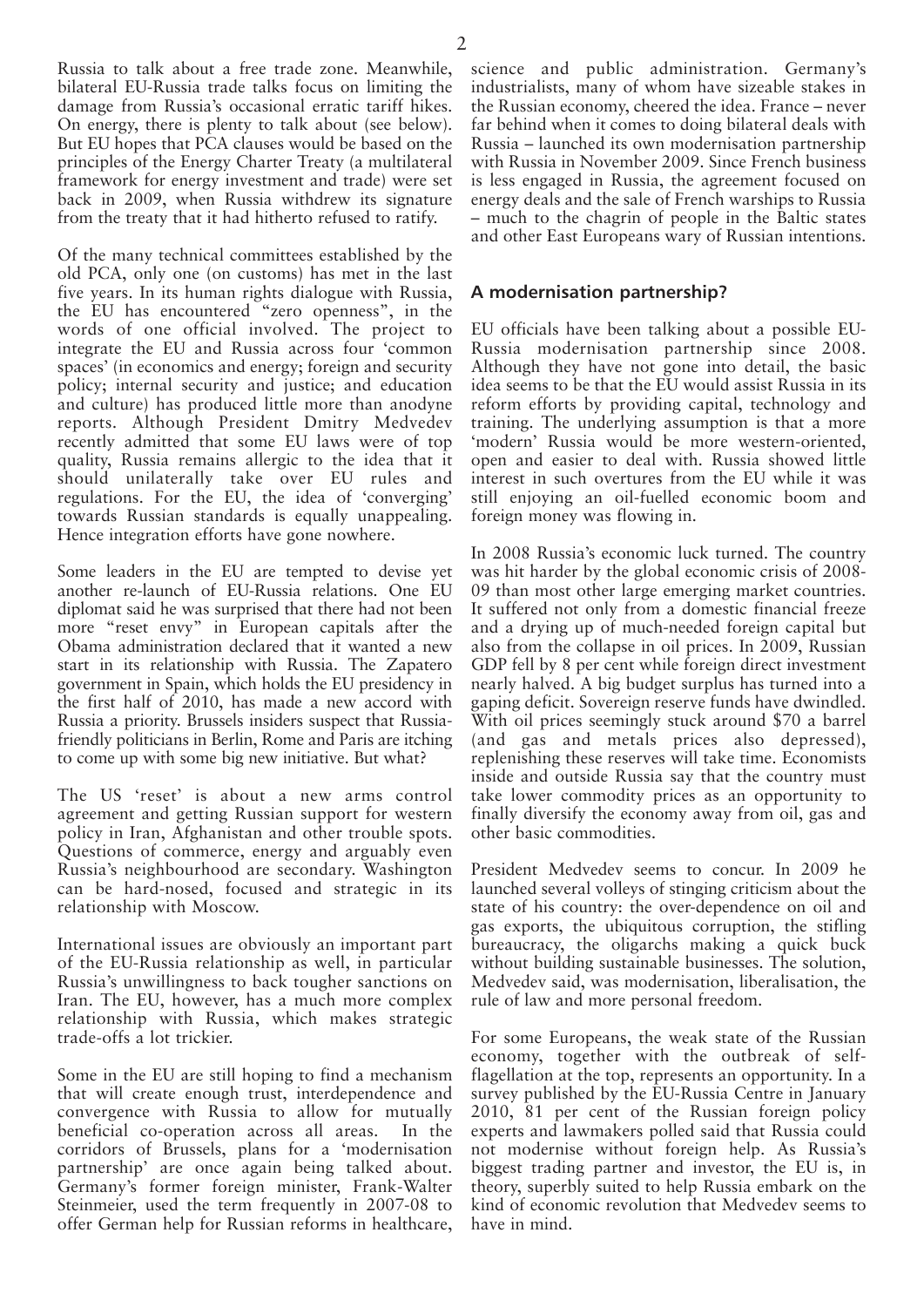It may therefore seem natural for the EU to re-brand its relationship with Russia once more: the objective of a 'strategic partnership based on common values' has alienated Russia rather than draw it closer to the EU. Why not replace it with a more pragmatic 'modernisation partnership based on common interests'? The  $E\overline{U}$  obviously has a big stake in the success of Russia's modernisation efforts. But there are risks involved in the EU trying to re-launch its Russia policy based on a concept that is, upon closer inspection, problematic.

First, the transfer of more EU money, technology or know-how may help Russia to modernise but it may not result in any kind of partnership. Many Russians think that the financial and economic crisis has discredited the western model of capitalism and that Russia should look more towards China and other fast-growing emerging markets for an economic development model.

While links to the West remain obviously important, Fyodor Lukyanov, a Russian foreign policy analyst, argues that Russia's foreign policy recently went through a "paradigm shift". Ever since Mikhail Gorbachev, Russian foreign policy was underpinned by the idea that Russia was destined to join the European mainstream and integrate into western institutions. Vladimir Putin, during his presidency, sought to change the process by which this would happen – more mutual convergence, less unilateral adjustment by Russia – but the basic idea remained valid. Today neither Putin nor Medvedev talk about integration. Medvedev has admitted that Russia would benefit from western help with its modernisation efforts. But, says Lukyanov, Russians see the EU as a reservoir of money, skills and technology; not as a model on which Russia will ultimately converge. If the EU was serious about helping Russia to reform, the result could either be a Russia that is stronger, but not necessarily easier to deal with; or a Russia that has been destabilised by radical change that undermined the Putin regime.

Second, a genuine modernisation alliance would have to be bottom-up and driven by the private sector. The Russian leadership is pursuing a model of modernisation that is state-centric and top-down. It throws money at new institutes to foster research, it nationalises big industries, it tells state-owned banks which sectors to lend to. It does not do the things that would be required for genuine economic<br>diversification: foster entrepreneurship and foster entrepreneurship and innovation, reduce corruption, invest in a modern education system, cut red tape, reign in monopolies, shake up the court system and liberalise finance. "Top down rarely works," wrote Andrew Wood, a former ambassador to Moscow, in a recent paper, "particularly in a country with a vast, ill-organised and deeply corrupt machinery of government […]. Even if the Archangel Gabriel was in charge, it would remain so."

Bottom up does not work either, at least for now. EU companies have invested billions in the Russian economy. However, total foreign direct investment is far too low to have the kind of transformative impact it had on say, Hungary (Russia's stock of FDI is 20 per cent of GDP, much of it in oil fields and supermarkets, not industry. Hungary's FDI is 180 per cent of GDP, well-diversified). While Russia broadly welcomes foreign money and technology, the 2008 law on foreign investment puts tight restrictions on foreign ownership in 42 'strategic' sectors.

Even in non-strategic sectors, foreign companies complain about burdensome rules and arbitrary state interference. Some fear the theft of their intellectual property. As long as Russia's business environment remains difficult and unpredictable, there is little the EU can do to coax private companies to channel more money and technology eastwards.

Sending western executives and engineers to Russia is becoming harder, not easier, due to Moscow's tough visa and work permit restrictions. European scientists are unlikely to flock to a country that cannot even hold on to its own researchers (who are emigrating in droves).

In short, unless Russia is really ready to reform, any modernisation partnership would be limited to a few government or EU-led co-operation programmes. Such programmes in say, science, industrial policy or the judiciary may be useful for the people and companies involved. But they would hardly be enough to help transform the Russian economy or give momentum to EU-Russia relations. If there was political will to drive such projects forward, the EU and Russia could do so easily in the framework of the PCA and the four common spaces.

#### **The Brezhnevisation of Putin's Russia**

The idea of a modernisation partnership suffers from the same challenge as previous attempts to build a functioning relationship with Russia: its success is predicated on positive change within Russia. There is no doubt that Russia has changed tremendously since the 1990s, but not necessarily in the way that the EU and its capitals had wished for. And it is not clear that today's Russian leadership can, or wants, to move towards more competition, the rule of law and more personal freedom. While President Medvedev highlights the need for open markets and entrepreneurial freedoms, Prime Minister Putin (who most experts assume really calls the shots) is now talking about "Russian conservatism" and the need for state control of the economy.

Many in the West may be encouraged by Medvedev's frankness about his country's weaknesses. But Russia's liberals are downbeat: Putin used to sound pro-reformist too in his early years as president. And now Medvedev, the (notionally) most powerful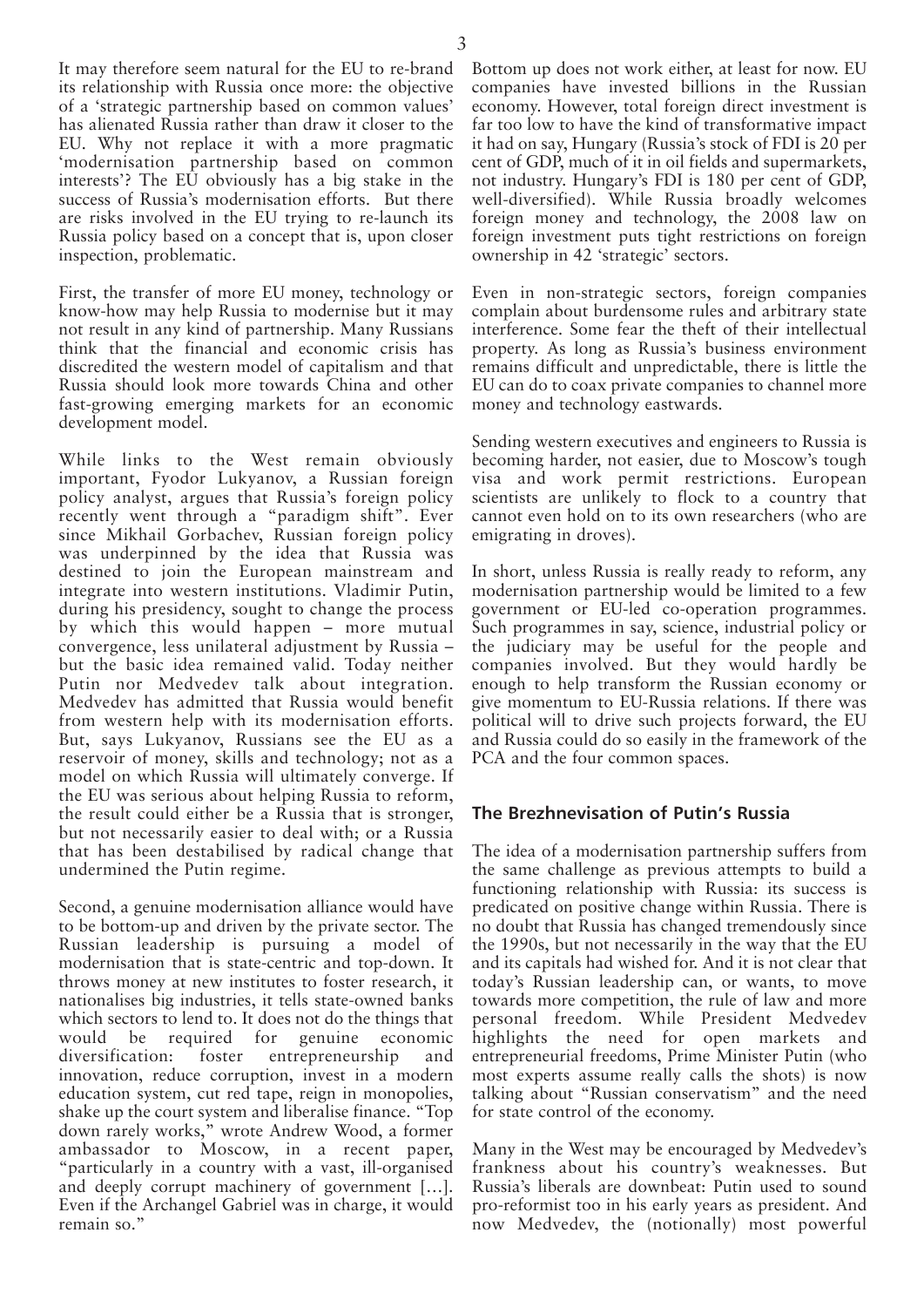person in the country, is warning that Russia is going to the dogs unless radical change starts soon; yet still nothing happens. Vested interests are deeply entrenched. The economic crisis may have cost many oligarchs their fortunes but it pushed the share of the economy controlled by the state to over 50 per cent. Top officials close to Putin now govern many of the largest enterprises. The middle classes – who in many emerging economies are in the forefront of arguing for better property rights and more personal freedoms – are apathetic. Too many owe their relative comfort to state employment or handouts. Since Russia's democratic institutions function badly, the whole

The EU can and should remind the Russians that their economic model is unsustainable. It should call for improvements in the business environment that would benefit European and Russian companies alike. But just like the Soviet Union in the 1970s, the Putin regime might already be too rigid to allow for the big and broad changes necessary to guarantee economic diversification, modernisation and sustainable growth. Some analysts are now talking of the 'Brezhnevisation' of Putin's Russia.

system is precariously balanced on the whims of Putin

and his small circle.

A Russia that is inflexible and brittle will remain an awkward partner for the EU. If leaders consider internal change too risky, they may find it easier to blame others for Russia's predicament and block international initiatives to show their strength.

## **Threat to the energy super-power**

While the prospects for an overall 'reset' of EU-Russia relations look meagre at the moment, there is scope for constructive co-operation in energy and climate change. Before the onset of the economic crisis, the EU bought about a quarter of its total gas needs from Russia (now it is somewhat less). For Russia, the EU remains by far the biggest and most lucrative market for its oil and gas, with 90 per cent of energy exports heading westwards.

Yet the energy relationship between the two has been beset by problems. The initial idea of the 'EU-Russia energy dialogue', launched in 2000, was that Russia would liberalise its oil and gas sector while the EU would help with money and expertise. When Putin became president, he quickly realised the strategic (and economic) value of controlling the world's biggest gas company and longest pipeline network. Instead of breaking up Gazprom, the state reacquired majority control and encouraged the gas giant to snap up refineries, pipelines and distribution rights across Europe. During the years when oil and gas prices rose steeply and continuously, Russia felt in a strong position to set the terms of its energy relationship with EU countries.

However, in 2008 oil prices collapsed, and gas prices followed with a lag. In 2009 European gas demand fell for the first time ever. Although oil prices have recovered to some extent, the sluggish global recovery will cap energy demand. In addition, new technology allows the commercial exploitation of massive amounts of 'unconventional' gas (gas coming from rock formations) in the US, and probably soon in Asia and Europe too. Already, additional supplies have depressed prices in the 'spot' market for short-term gas contracts. European companies have tried to wriggle out of their more expensive long-term contracts for piped gas from Russia and Algeria.

The EU's climate change targets and its emerging diversification policies are adding to Gazprom's uncertain prospects. Some countries may need more gas, to wean themselves of dirtier coal or to complement more volatile energy sources such as wind. On the other hand, if the EU is to achieve its targets of increasing energy efficiency (by 20 per cent by 2020) and boosting the share of renewables to 20 per cent, the role of gas in the energy mix will have to shrink. The Europeans are also debating how to diversify their gas supplies away from Russia. Many in Europe ridicule the EU-backed Nabucco pipeline through Turkey and the Balkans as a pipedream. But Gazprom has taken it sufficiently seriously to push ahead with its  $E20$  billion South Stream pipeline that – if it were ever built – would compete with Nabucco for both Caspian gas reserves and South East Europe's fast-growing energy markets.

Pipeline competition, disputes over long-term contracts and uncertainty over both supply and demand make for an antagonistic energy relationship that benefits neither the EU nor Russia.

## **Climate change and energy efficiency**

Against the backdrop of heightened uncertainty in global gas markets, Russia may become a more forthcoming negotiating partner in energy. If the EU offers 'security of demand' (meaning that the big European energy companies stick to long-term contracts with some sort of predictable pricing formula), Russia may compromise in other areas. There is plenty to talk about. The EU may want to ask Russia why it wants to build the expensive and technically complex South Stream pipeline rather than, say, use Nabucco to transport Russian gas to South Eastern Europe. Russia will need western capital and know-how to develop difficult new gas fields. The EU still wants Russia to accept joint principles on energy sector investment and transit.

While negotiations over gas will probably remain tricky, the EU and Russia should increase the climate change component of their energy relations. Russia is the world's fourth biggest emitter of  $CO<sub>2</sub>$  (if the EU is taken as a bloc) but it has so far shown scant interest in joining the global fight against climate change. Russia's economy remains one of the most energy inefficient in the world (it takes three times as much energy to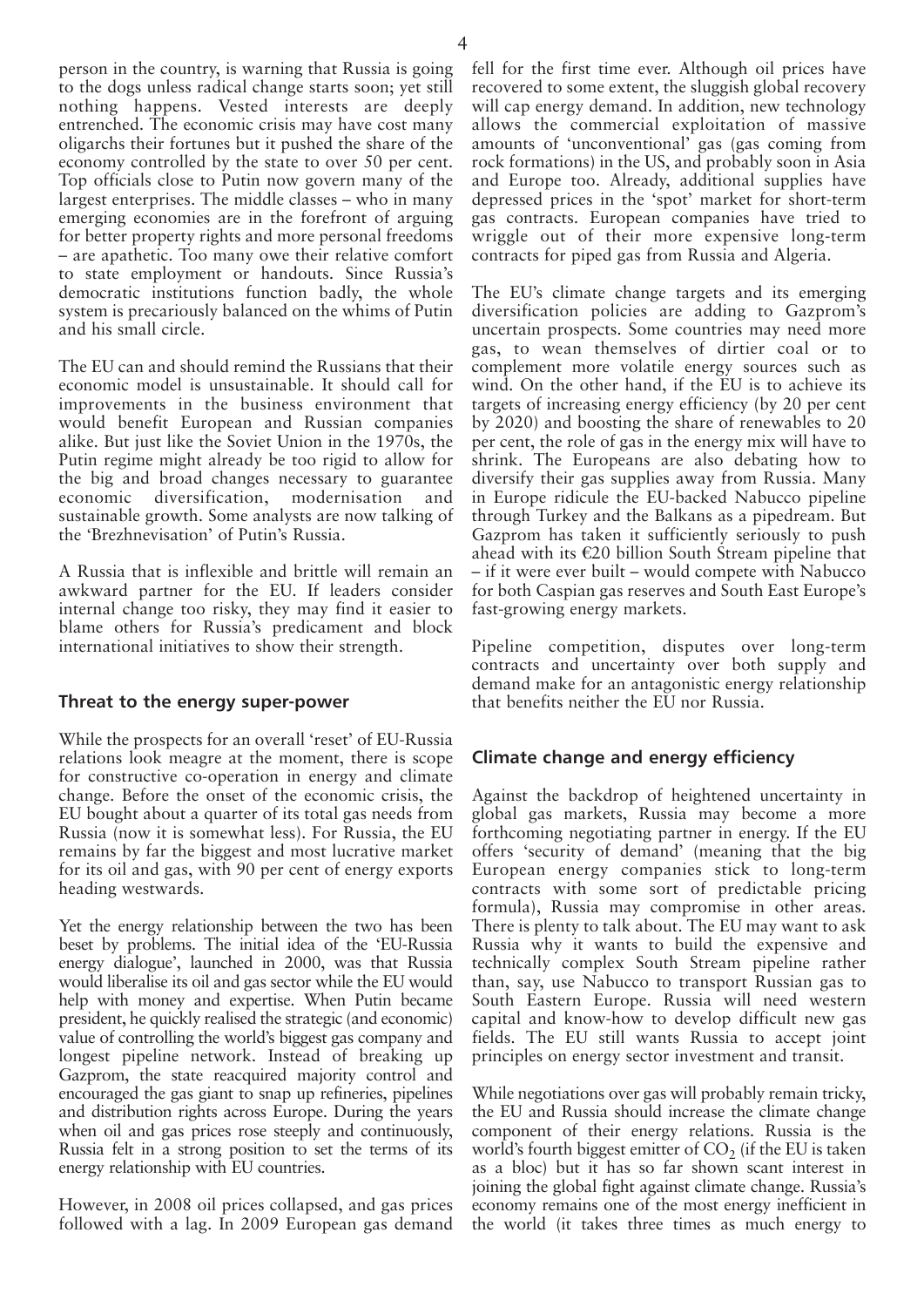produce a unit of GDP in Russia as in the EU). Russia is planning to use more coal, not less, for heating in the future. Just 1 per cent of Russia's energy output comes from renewables. Experts say this could rise to 30 per cent if the country started building dams, solar panels, wind turbines and geothermal power stations.

Some Russians may welcome the prospect of warmer weather. But the World Bank and other research outfits predict that Russia is, in fact, exceptionally vulnerable to the threats of climate change. Thawing permafrost could turn vast landscapes into unmanageable swamps (and release methane gas that is even more dangerous to the world's climate than  $CO<sub>2</sub>$ ). The many people who live in shoddy, Soviet-era housing would suffer a lot if floods and storms became more frequent.

Although Russia belatedly declared at the EU summit that it would aim to cut its  $CO<sub>2</sub>$  emissions by 10-15 per cent by 2020, from 1990 levels, that target is not terribly ambitious. Russia's carbon emissions fell steeply in the 1990s when much of its Soviet-era industry collapsed (which has allowed Russia to make huge profits from selling unused carbon credits under the Kyoto protocol). Emissions are now on the rise and Russia can allow them to increase and still meet its 2020 target. Existing government plans for energy savings and higher gas prices have been put on ice during the economic crisis. If Russia managed to make progress on energy efficiency, it would not only help the world's climate but also encourage its industries to become more competitive. It would also free up more gas for sale in more profitable markets abroad.

The EU and Russia agreed to work together on energy efficiency in 2006. But a joint task force on energy efficiency has met only a few times since then and a limited number of pilot projects will not have a big impact. Clearly there is ample room for co-operation in this area, as well as in setting up the mechanisms needed to curb carbon emissions. Russia does not have the means at the moment to monitor and restrict emissions from individual factories or power plants. The EU – which has much experience in these matters – can help Russia to build up the infrastructure and expertise so that one day the country will be able to join an emissions trading scheme.

The EU-Russia energy relationship would probably be more cordial if it was less exclusively focused on pipelines and mutual market access and more on cooperation on climate change and energy efficiency. The EU – which is struggling to reclaim its leadership on global climate change after being painfully sidelined in Copenhagen – should make it a priority to help Russia become greener. Such co-operation should in theory be free from the ideological battles that stymie other joint economic projects.

However, even if the EU and Russia manage to forge a smoother energy and climate change partnership, it is unlikely that this will create enough goodwill on both sides to prevent disagreements in other areas.

The most contentious issue will remain the fate of the countries that lie between the EU and Russia, in what the EU calls the common neighbourhood.

#### **Tensions in the neighbourhood**

Russia initially watched with unease as the EU took in ten Central and East European countries and sought to draw non-candidate countries closer through its 'European neighbourhood policy'. Moscow then relaxed as it realised that the ENP had little discernable impact, and that even EU membership did not prevent Russia from doing good business and building political links in countries such as Bulgaria or Slovakia.

Nevertheless, the EU's 'Eastern partnership' initiative, launched in May 2009, met with an angry frown in Moscow. The EaP foresees deeper integration and stronger co-operation with six countries in Eastern Europe and the Caucasus, beyond what is on offer to the EU's Mediterranean neighbours. It is not that the Kremlin has suddenly developed more respect for the EU's ability to act. The EaP suffers from some of the same flaws as the ENP in that it does not provide enough incentives to entice Ukraine, Moldova and the other partnership countries to change.

But the initiative was launched at a time when Russia's own neighbourhood policy was in deep trouble. In the aftermath of the Russia-Georgia war in August 2008, even Russia's staunchest allies sought to hedge their bets by diversifying their foreign policies. Armenia started talking to Turkey. Turkmenistan reinforced its energy ties with China and made encouraging noises about selling gas to the EU. Belarus – previously barred from joining EU programmes because of its shoddy human rights record – did just enough to be allowed to join the Eastern partnership. Not a single former Soviet country followed Moscow in recognising the independence of Abkhazia and South Ossetia.

Moreover, now that NATO accession for Georgia and Ukraine is no longer a near (or even medium) term prospect and the US has scrapped its missile defence plans for the Czech Republic and Poland, Russia's zero-sum thinking about the common neighbourhood seems to be increasingly focused on EU plans. The EaP could give the neighbours more options and thus make it harder for Russia to keep them in its "privileged sphere of interests", as Medvedev likes to call Russia's post-Soviet neighbours.

EU politicians and officials like to stress that the EaP is in the 'common interest' of the EU and Russia. They argue that Russia should want a stable, prosperous and secure neighbourhood just as much as the Europeans and the neighbours themselves. Alas, few Russians see it this way. Russian foreign policy-makers know that they would find it much harder to meddle in a region where 'frozen conflicts' have been resolved, governments are legitimate and economies are